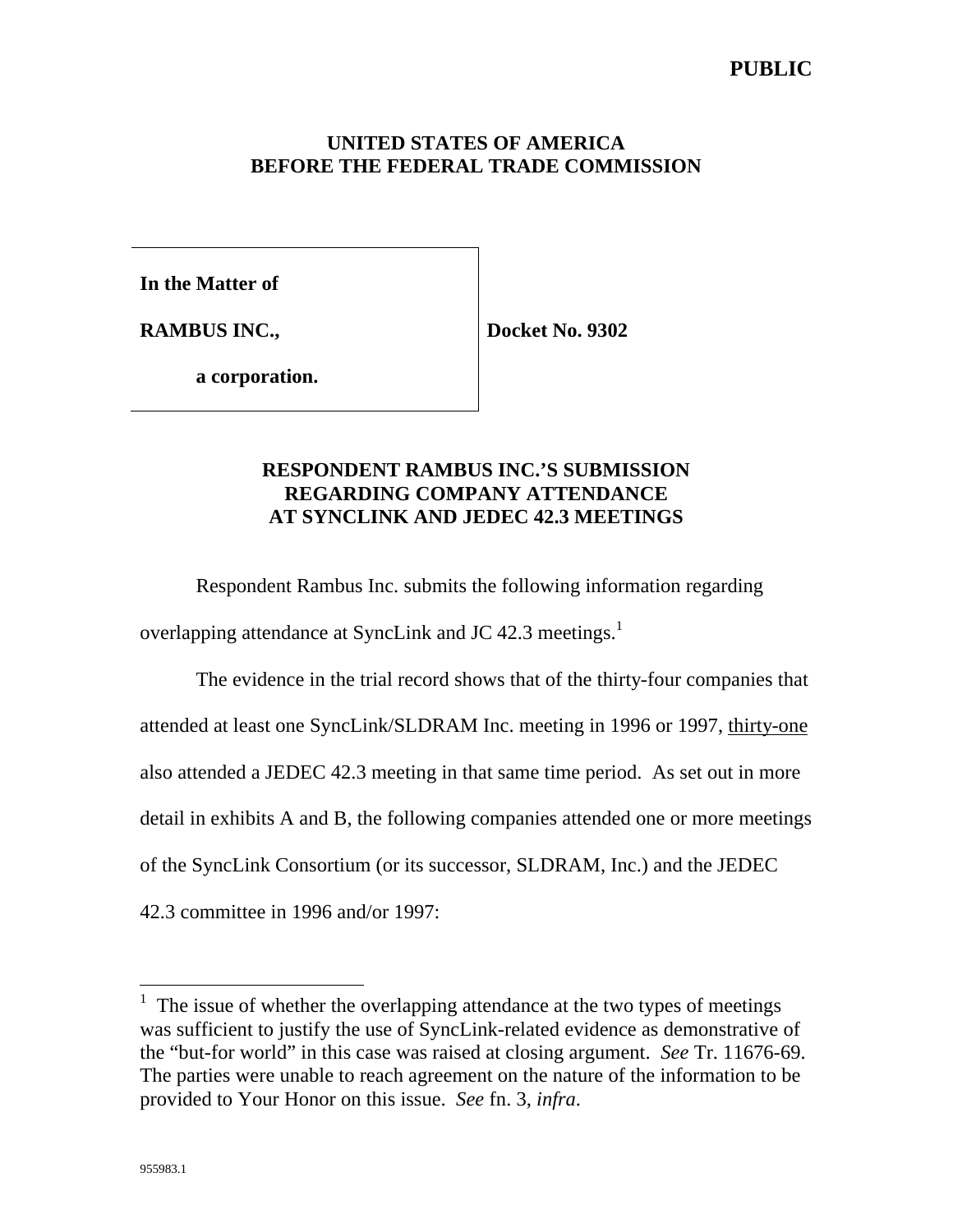- 1. AMP, Inc.
- 2. Apple Computer
- 3. Compaq
- 4. Fairchild Semiconductor
- 5. Fujitsu
- 6. Hewlett-Packard
- 7. Hitachi
- 8. Hyundai
- 9. IBM
- 10. Intel
- 11. Matsushita
- 12. Micron
- 13. Mitsubishi
- 14. Molex
- 15. Mosaid
- 16. Mosel Vitelic
- 17. Motorola
- 18. NEC
- 19. Nippon Steel Corp.
- 20. Oki Semiconductor
- 21. Panasonic
- 22. S3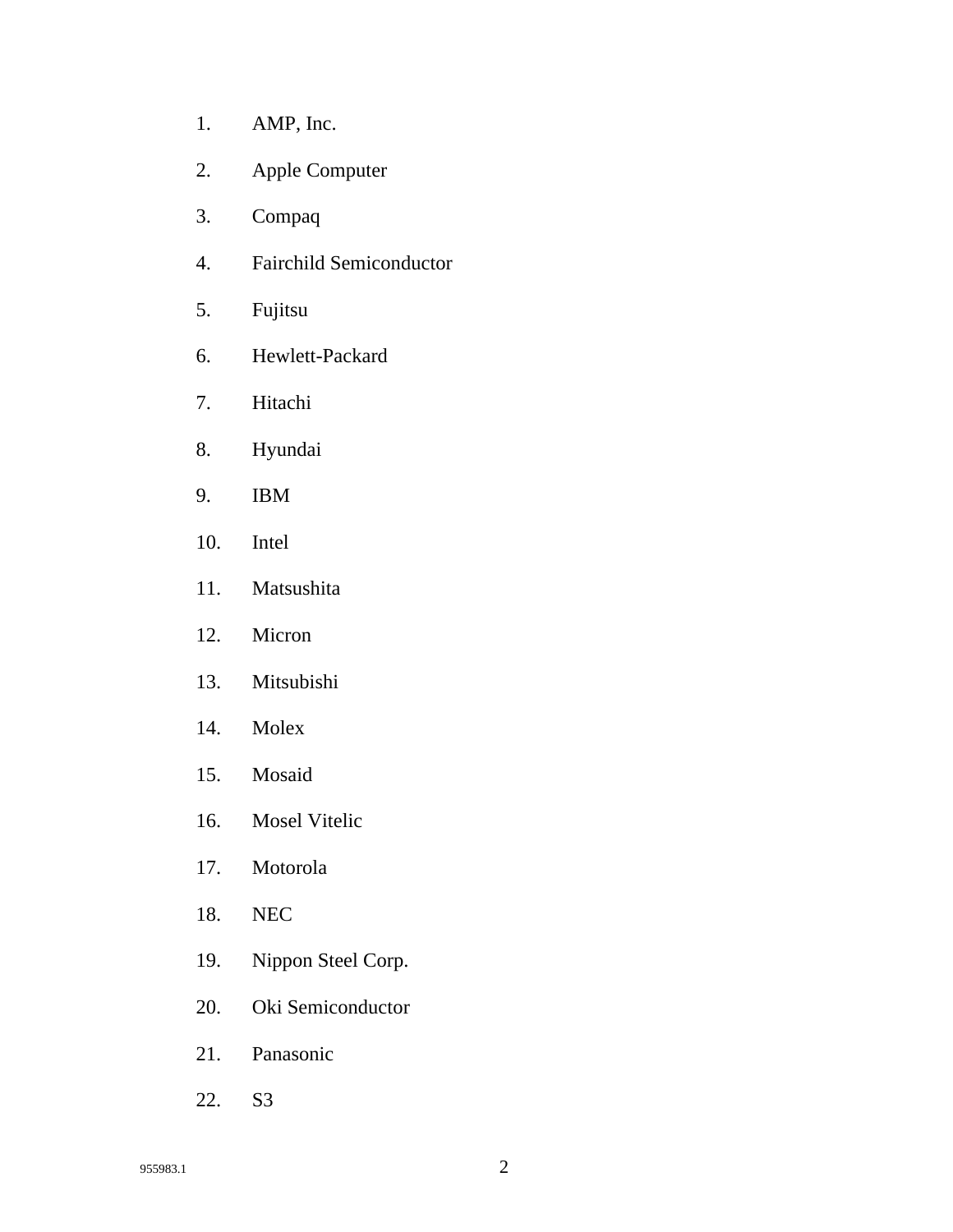- 23. Samsung
- 24. Siemens
- 25. Sun Microsystems
- 26. Teradyne
- 27. Texas Instruments
- 28. Toshiba
- 29. VIS
- 30. VLSI Technology
- 31. Winbond Electronics. 2

 $\overline{a}$ 

 $2$  This list is based entirely upon admitted trial exhibits, which are summarized in exhibits A and B hereto. Although Complaint Counsel did not point to any inaccuracy in this list, they were unwilling to stipulate to it. Complaint Counsel took the position that the only relevant inquiry was whether individuals who had been present at the August 1995 SyncLink meeting (where Rambus's patents were mentioned) had later attended JEDEC 42.3 meetings. The evidence shows, however, that the possibility that Rambus would have intellectual property covering SyncLink devices was raised at SyncLink and SLDRAM Inc. meetings long after August 1995. For example, the July 1997 SLDRAM Inc. meeting minutes state that "Rambus will sue" SyncLink members for patent infringement. (RX 966 at 3). The overlap between SyncLink/SLDRAM and JEDEC 42.3 meeting attendance throughout 1996 and 1997 is therefore relevant in this matter.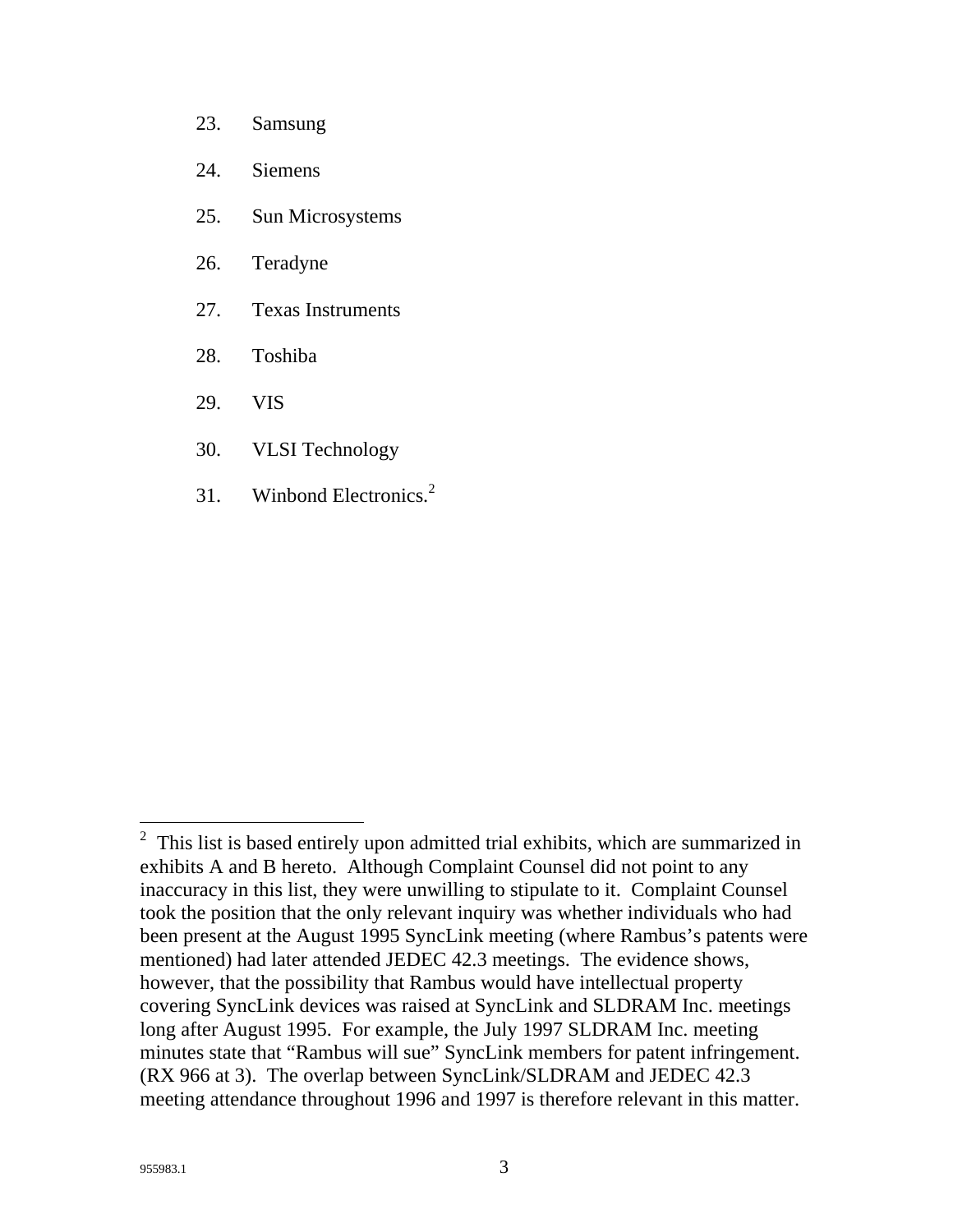DATED: October  $\_\_$ , 2003

Gregory P. Stone Steven M. Perry Peter A. Detre Sean P. Gates MUNGER, TOLLES & OLSON LLP 355 South Grand Avenue, 35<sup>th</sup> Floor Los Angeles, California 90071-1560 (213) 683-9100 (213) 687-3702 (facsimile) A. Douglas Melamed Kenneth A. Bamberger WILMER, CUTLER & PICKERING 2445 M Street, N.W. Washington, D.C. 20037 (202) 663-6000

Sean C. Cunningham John M. Guaragna GRAY, CARY, WARE & FREIDENRICH LLP 401 "B" Street, Suite 2000 San Diego, California 92101 (619) 699-2700

COUNSEL FOR RESPONDENT RAMBUS INC.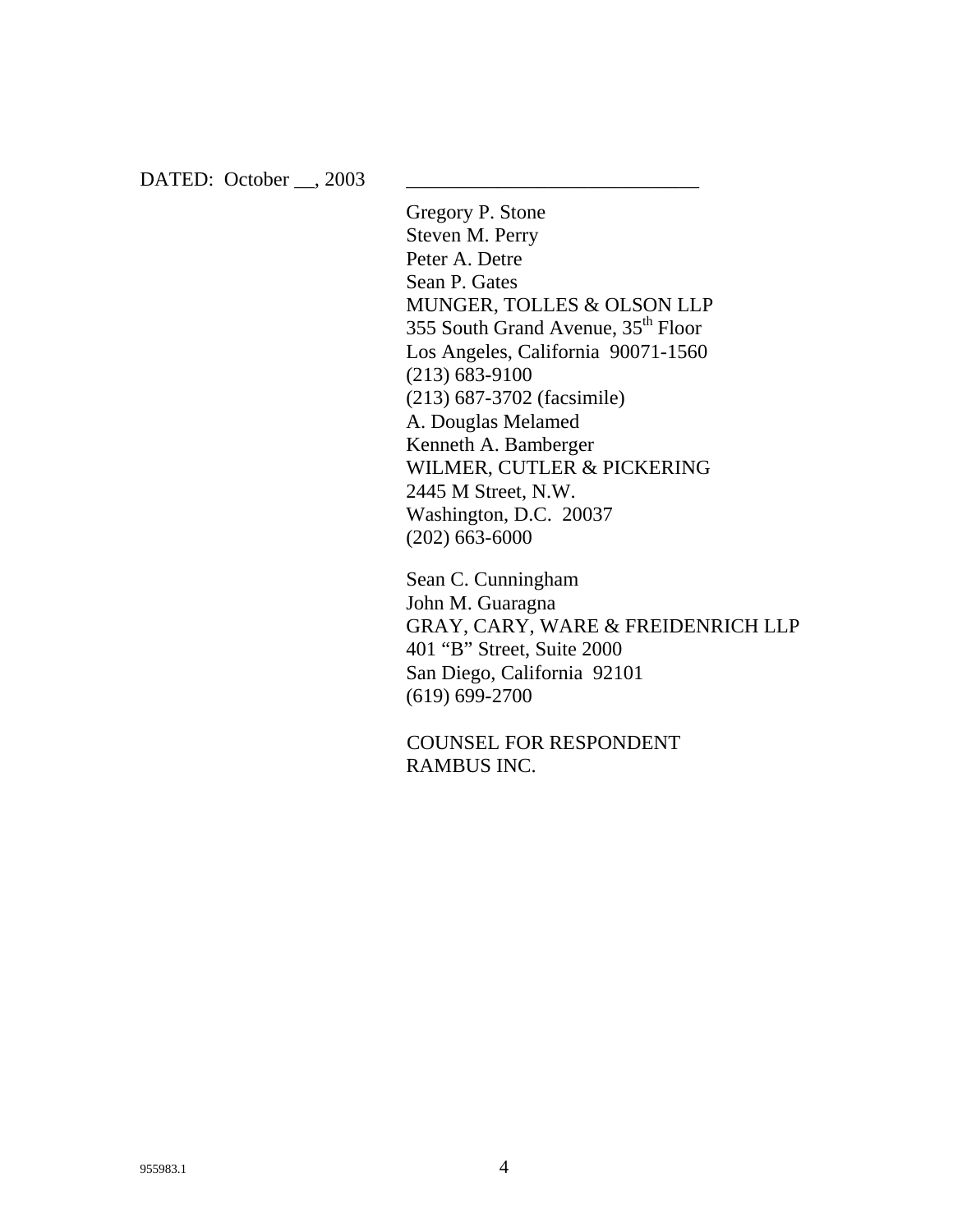## **UNITED STATES OF AMERICA BEFORE THE FEDERAL TRADE COMMISSION**

**In the Matter of**

**RAMBUS INC.,**

**Docket No. 9302**

**a corporation.**

# **CERTIFICATE OF SERVICE**

I, James M. Berry, hereby certify that on October 28, 2003, I caused a true and correct copy of *Respondent Rambus Inc.'s Submission Regarding Company Attendance At SyncLink And JEDEC 42.3 Meetings* to be served on the following persons by hand delivery:

| Hon. Stephen J. McGuire              | Richard B. Dagen, Esq.                    |
|--------------------------------------|-------------------------------------------|
| Chief Administrative Law Judge       | Assistant Director, Bureau of Competition |
| Federal Trade Commission, Room H-112 | <b>Federal Trade Commission</b>           |
| 600 Pennsylvania Avenue, N.W.        | 601 New Jersey Avenue, N.W.               |
| Washington, D.C. 20580               | Washington, D.C. 20001                    |
|                                      |                                           |
| Donald S. Clark, Secretary           | Malcolm L. Catt, Esq.                     |
| Federal Trade Commission, Room H-159 | Attorney                                  |
| 600 Pennsylvania Avenue, N.W.        | <b>Federal Trade Commission</b>           |
| Washington, D.C. 20580               | 601 New Jersey Avenue, N.W.               |
|                                      | Washington, D.C. 20001                    |

 $\overline{\phantom{a}}$ 

James M. Berry